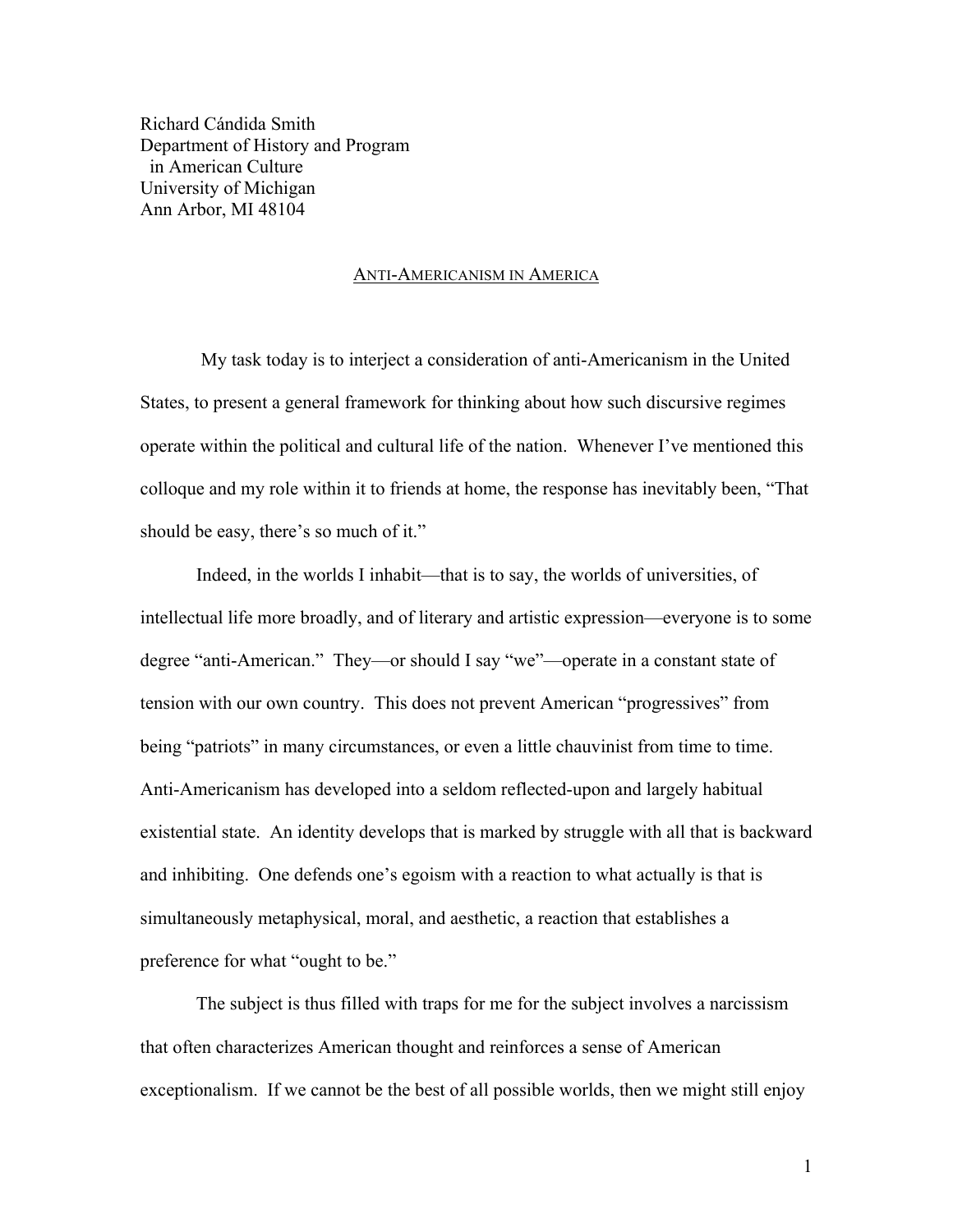the satisfaction of being the worst. Along with the heroism of being assigned by fate to overcome the forces that prevent humanity from progressing further.

The subject thus seems to me inextricably linked with the pervasive myth that the United States is a country engaged in a process of continuous reinvention. Since it is a powerful society, American reinvention has increasingly brought with it transformation of the rest of the world. Much like here in Europe, debate within the United States over America's role in the world delineates questions of what paths to follow for future reinventions. To pose the role of the hyperpower, as Hubert Vedrine has aptly termed the mythic America unfolding before our eyes, is to ask the question, Is this future that appears so inevitable one that we want?

The danger is that obsession with the equation of America, modernity, and a future that is an object equally of desire and loathing comes with a price that in the United States has been very heavy. It coincides with the failure of critics to pose credible alternatives. A constant, pervasive sense of impotency drives the anger and turns it to subjective separation from the nation within which one is a leader. Nevertheless, there is a consolation: out of confrontation with impotency might come new forms of power that slowly transform the agencies of government.

Anti-Americanism internal to the United States thus has been an essential part of the engine of progressive change that has led to the nation assuming its current position in the world. Rejection of the state and of the nation-building project arises as a response to problems created through persistent transformation. Though experienced subjectively as a separation from a thoroughly corrupt nation, anti-Americanism has developed as a discursive framework within various sites that has endured for nearly 200 years because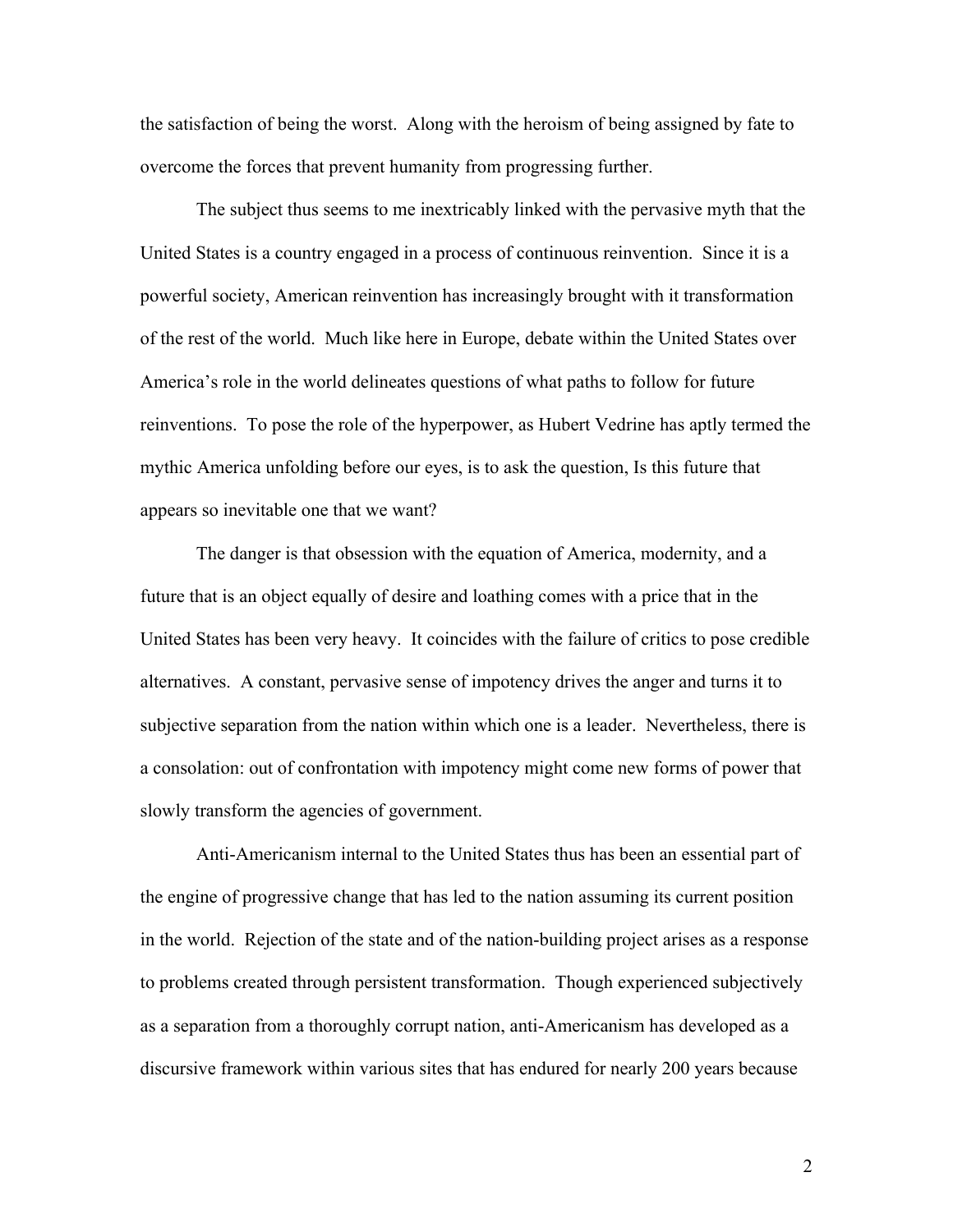it has been a force in the construction of national power.

A definition is in order. American anti-Americanism is not simply opposition to policies that the national state has developed. Nor is it simply critique of American society. American anti-Americanism differs from criticism of or dissent from, however violent, the policies governments implement in that the conclusion requires a disavowal, a disempowering of the state. To take responsibility for it, or even to replace it, is impossible for that would involve surrender to the forces that one must combat vigilantly to the end of time. This gives anti-American critique within the United States a bitterness that equals and often exceeds foreign criticisms. Anti-American Americans seek out the most vitriolic diatribes articulated abroad. Every foreign attack confirms a fatalistic and often fantastic view that self-critical Americans have already developed of their own country as they separate themselves from a history that they feel as irredeemable.

When successful, however, critiques result in institutional transformations that strengthen society and a state that rests upon an increasingly diversified and multitiered articulation of power. Anti-Americanism works to relocate power into the fabric of everyday life. It asserts the primacy of imagination over that which merely is. In Habermasian terms, it generates expanded forms of civil society that are in opposition to the state as those forms are in a process of emerging.

I want now to present several landmarks in the history of American anti-Americanism. This all too brief sketch will suggest how religious, moral, and aesthetic intersected to contest the merely political, the purely economic.

As a historian I am fond of foundational moments, those nodal points when internal contradictions ripen and by demanding attention set into motion new historical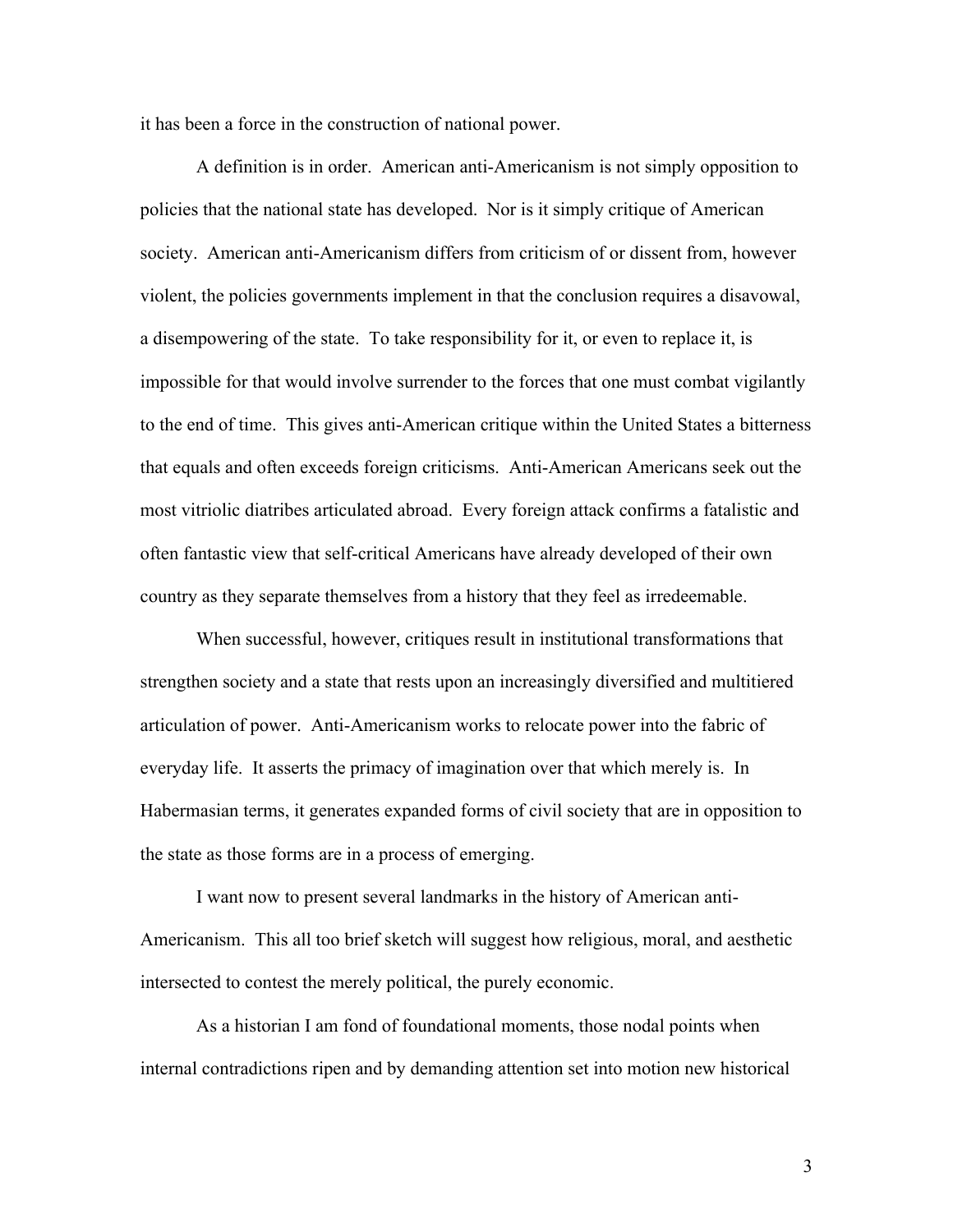forces. I will begin my story in 1818 when the state of Connecticut after many years of debate voted to end mandatory tithing and the special privileges accorded Congregationalist churches. It was the last state in the union to disestablish religion and finally make effective the separation between church and state envisioned in the First Amendment. Congregationalist ministers were outraged, of course. A wayward republic had rebelled against divine authority. The republic's citizens worshipped money, they worshipped worldly success, but sooner or later, the unknowable will of a divine king would punish them for their insubordination and pride.

The most important critic of this development was Lyman Beecher, important in his own right, but currently better known through his influence on his daughter Catherine Beecher, one of the foundational figures of maternalist feminism, and his granddaughter, Harriet Beecher Stowe, the author of *Uncle Tom's Cabin*. Beecher addressed the perennial question of corruption in republics, which classic political theory had located in the accumulation of power, be it economic, political, or military. The ability of tyrants to emerge he argued in 1819 was a product of the deficient, corrupt nature of the citizenry itself. There was no refoundation that could escape this problem. Republican institutions such as developed in the United States might sink under the weight of ephemeral popular passions, but the problem was deeper than that. The republic foundered on the narrow interests of its citizens. Their pride and cunning, their desire to augment their self-display would always rise to the surface as they asserted their sovereignty. Republics were the highest form of worldly government, but when religion was replaced by the state, "Ahab was king in Israel" and the people would revel in ignoring the covenant God had established with them.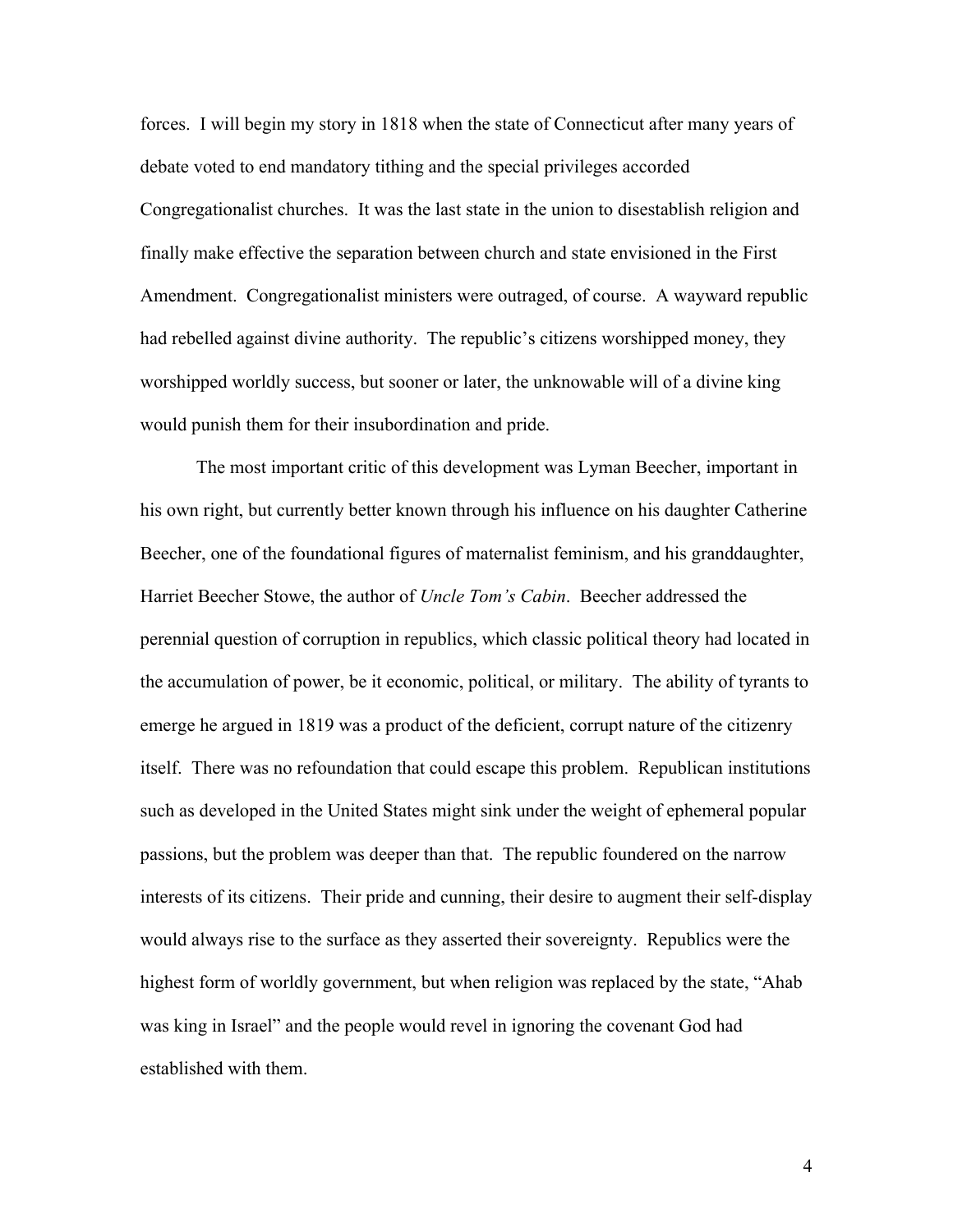The solution was to turn to those excluded from citizenship but who were nonetheless Christian. To organize those who were not corrupted by the desire for worldly power that the republic stimulated into effective counterweights of a corrupt public order. The congregation, meekly subservient to the all-powerful will of God, would rebuke the pride of the citizens. In practical terms, his vision of an eternal conflict between republic and congregation meant organizing the women who formed the core of most Protestant churches into missionary societies that could proselytize the faith, succor the weak, and admonish the sins of the powerful in the United States. Beecher was an effective ideologue and a competent fund-raiser and administrator. In the following decade, societies for the propagation of the faith emerged in every part of the country to act with increasing effectiveness as an alternative source of power to republican institutions.

Beecher's rejection of the republic involved both an expansive vision of the public and a negation of secular power. Christians stand outside the state to criticize those whose power rests on worldly authority alone rather than on a quest for spiritual ascension. This is a religious doctrine, and a conservative one, but it was a historically situated response to the waning authority of the church. Its success rested upon the mobilization of forces within society that republican institutions marginalized. It offered an alternative to a static republic and widened possibilities for self-critique within society.

This early, religious-based anti-Americanism was fundamentally suspicious of and antagonistic to the state and to the market. Conflict between the church militant and the state was fundamental to the religious wars of early modern Europe, but Beecher's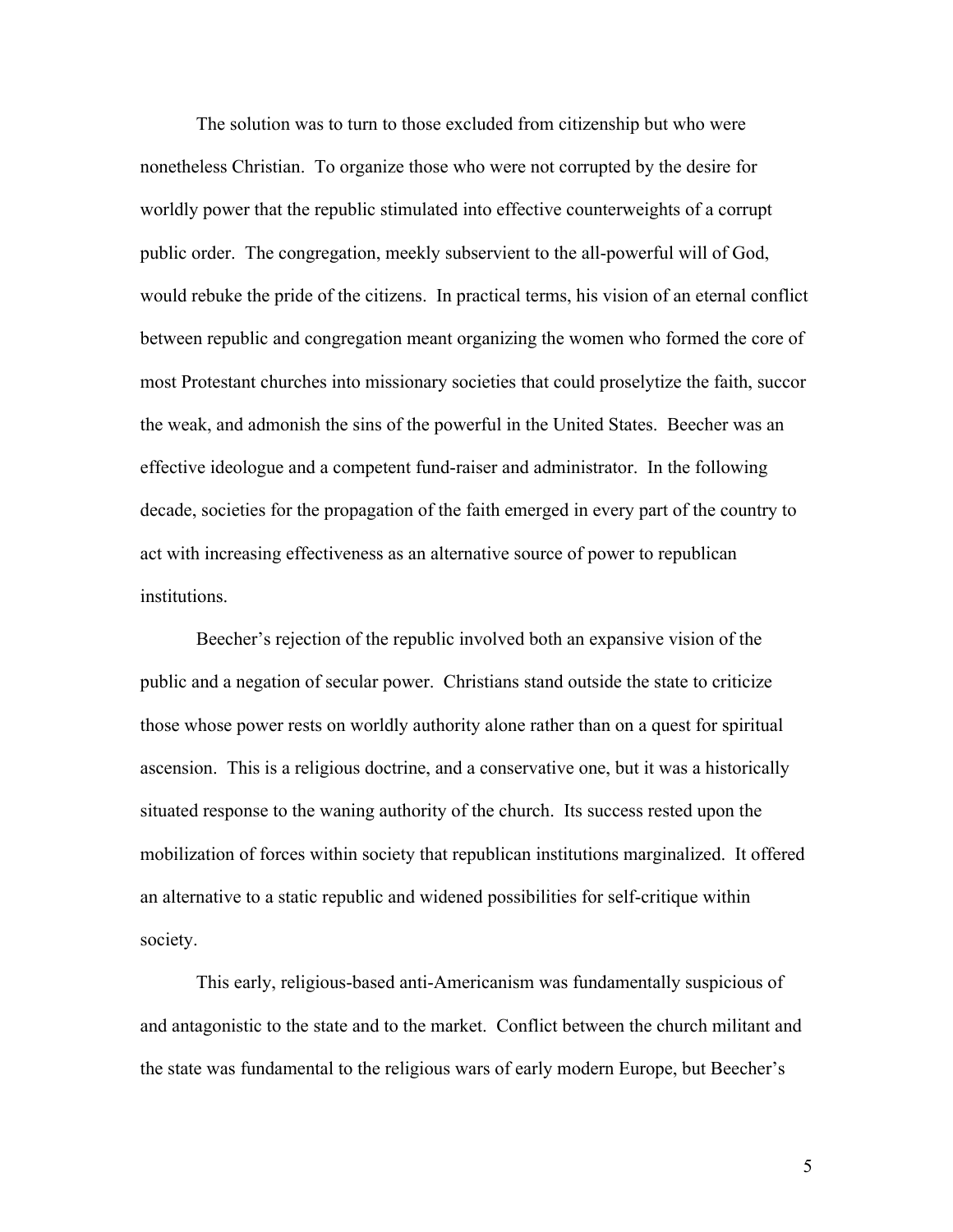reformulation was different in that the theocratic option was ruled out. The congregation could never replace the state without itself becoming corrupt. The congregation stands in perpetual vigilance, creating new avenues for personal witness and bringing into social action the very people deliberately excluded from the republic but whose moral excellence is evidence that republican virtue by definition is deficient.

Organized Christian women posed the first challenge to republican presumption, but African-American churches provided another source of spiritual power untainted by contact with a godless state. Beecher directed financial resources to supporting black churches and their ability to project onto the national stage their particular moral claims.

What emerged from the rapid growth of religious militancy will be fundamentalism (though the name comes only a century later), but also a host of radical reform movements that emerged between the 1820s and the 1850s. Abolitionism, the campaign to end slavery, was most prominent, but it was spearhead of a broader campaign to bring into reality human relations based on love rather than fear. All those whose souls were bruised by contact with American reality would find a home in moral communities whose members, provided that they were willing to "come out of evil," would demonstrate the failures of politics and business and usual.

Abolition of slavery was tied to ending capital punishment, effecting universal disarmament and the outlawing of all organized military force, women's rights, protection of the environment, animal welfare, vegetarianism, and free thought. For how could free men and women, submissive to the divine will, live and work together in harmony if they were constrained by doctrinal conformity?

Slavery was the key metaphor applicable to every campaign. What better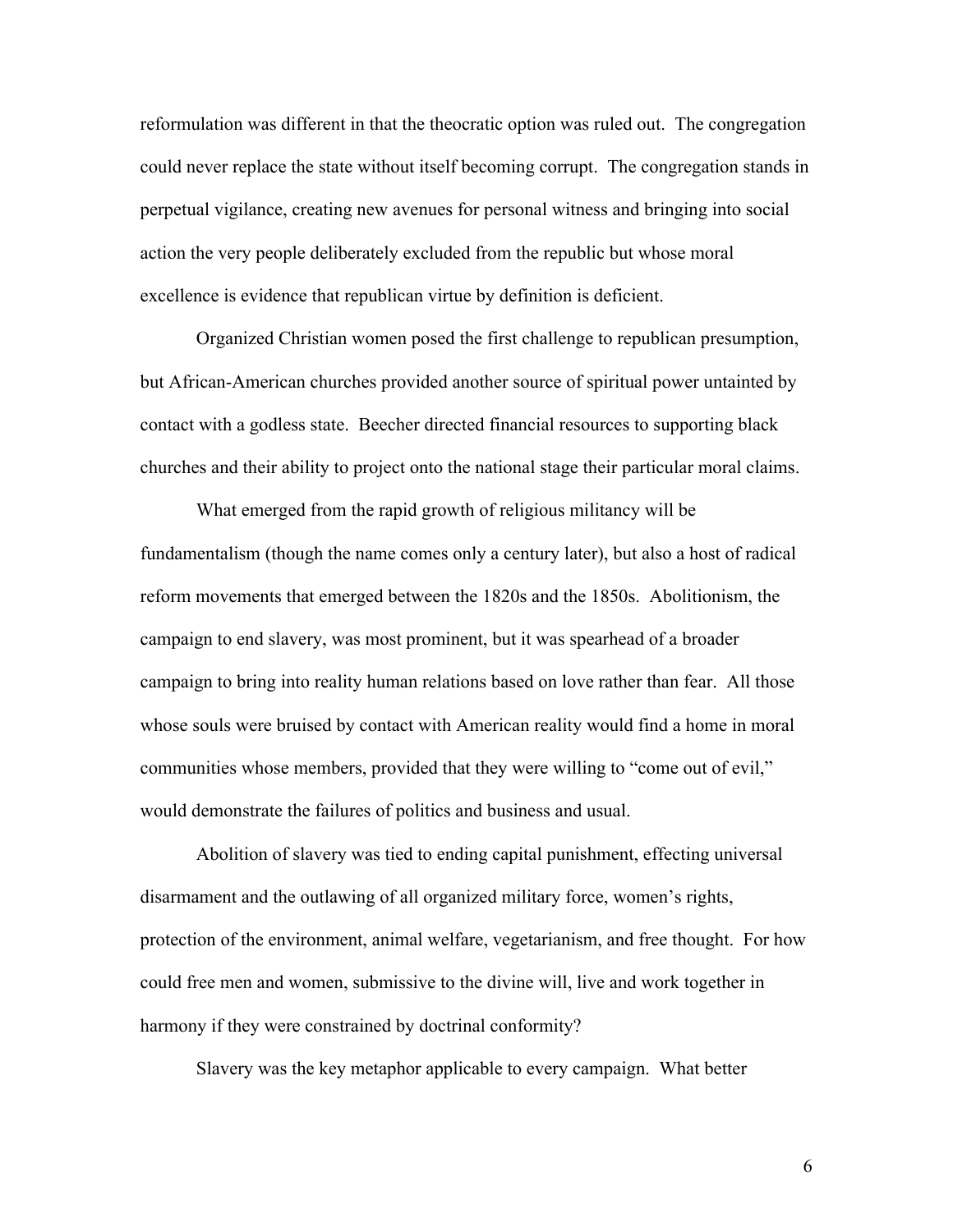symbolized the presumption and pride of the modern republic that the holding of men as property to be bought and sold. Slavery revealed with acid clarity the basic failure at the heart of American society. The republic was stained at its birth by the refusal to abolish slavery and extend the rights to liberty, equality, and the pursuit of happiness to all. Abolitionists accepted American revolutionary aspirations as legitimate but unattainable within *political* forms of organization. The goals of the revolution would be realized through the moral interaction of individuals demanding of each other that they act both justly and honestly.

Despite the emphasis within radical moral reform on free thought, its critiques of American life fit into what historians, invoking a genre of Calvinist sermon, have called the jeremiad tradition in American thought. Speakers, both lay and religious, described America as successor to Babylon and called upon their audiences to "come out of evil." Like Daniel, they stood in the furnace, but the hand of God would once again reveal the impotence of kings. The tradition required individual rejection of a corrupt society, but proof of genuine separation from the crimes that had overtaken the commonwealth required bearing public witness. Expressions of declension and doom facilitated political organization and led to legal changes in the service of a redeemed future, which nonetheless remains always an unattainable absolute. Whatever has actually been accomplished is tenuous and deficient in comparison to the ideal, so even in success, the appropriate response is humble awareness of one's inadequacies and the pervasive hold of sin in every aspect of the country's life. Continued dedication to the ideal requires that crimes marking the country's history do not vanish. They live on as persistent accusations that spur further movement towards a concept of rectification in which it is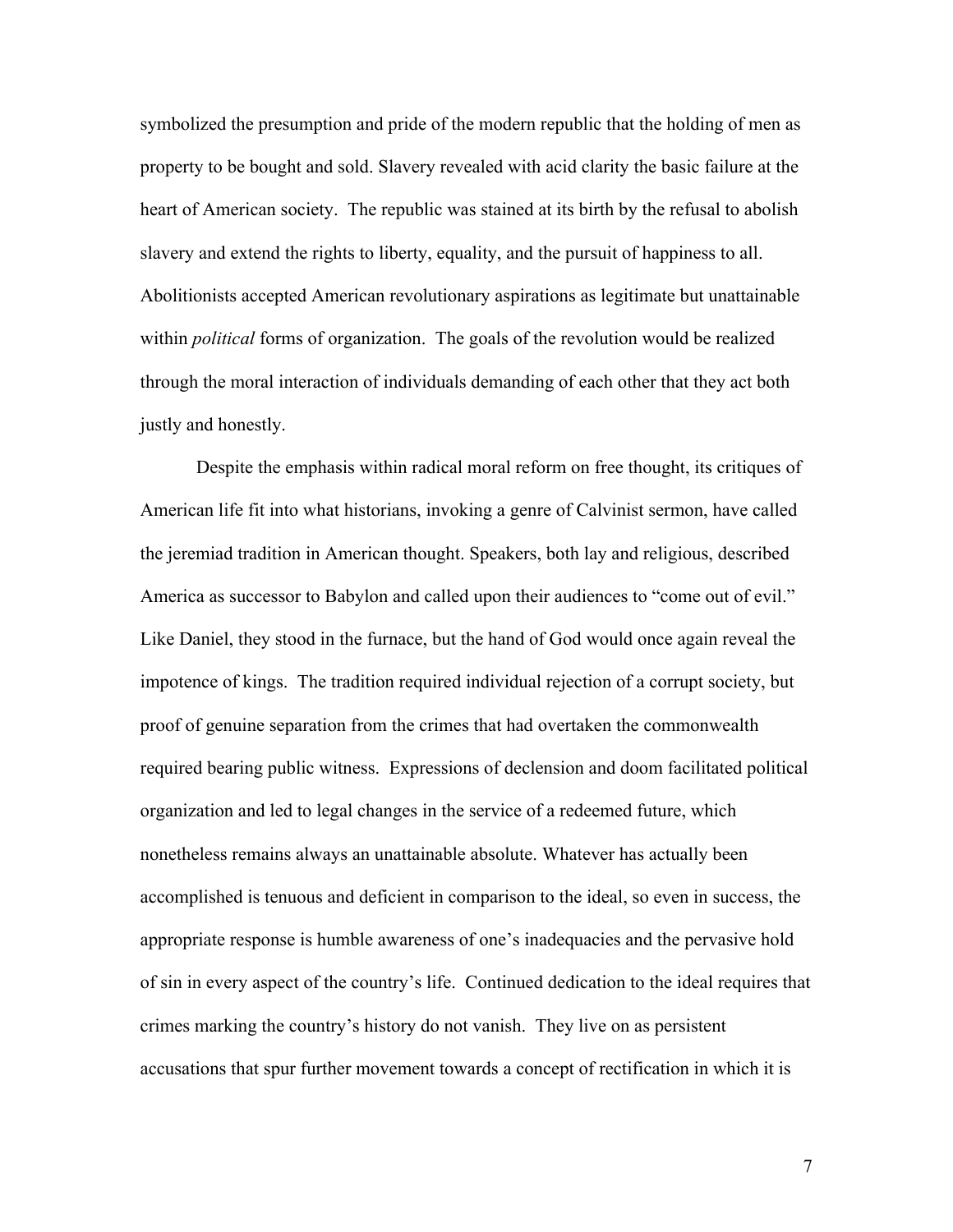impossible to separate the personal from the social.

Recently, Haitian anthropologist Michel-Rolph Trouillot has asked why the United States is the only country in the New World that attempts to explain present-day social problems by constant reference to its history of slavery. Nearly 135 years have passed since the end of the Civil War, and yet the actions of increasingly distant ancestors substitute for an all-too-contemporary lack of will to redress racially based inequalities.

An answer to Trouillot's question might be found in a jeremiad delivered by the abolitionist agitator Frederick Douglass in 1852, when he was asked to address an Independence Day rally. "What to the slave is the Fourth of July?" Frederick Douglass demanded of his audience, knowing that to pose the question was to shame his largely sympathetic listeners. White Americans rejoiced with praises of the Revolution of 1776 as a proud step towards the liberation of humanity, he reminded them, but for slaves independence resulted only in a strengthening and expansion of the slave system. To a person of color, such as himself, the holiday was an example of the fundamental hypocrisy that poisoned everything in American life. The Fourth of July should be a matter of humiliation to anyone who reflected on the freedoms that independence had failed to secure.

Had he stopped there, Douglass's appeal might not have become a classic of national literature, but its conclusions would have been no less valid. After concluding his indictment, he appealed to the sentiments of his listeners by offering a path to redemption. "Your fathers have lived, died, and have done their work," he insisted. "You live and must die, and you must do your work." The children have no right to the glories they claim for their fathers unless they are prepared to address the problems of their day.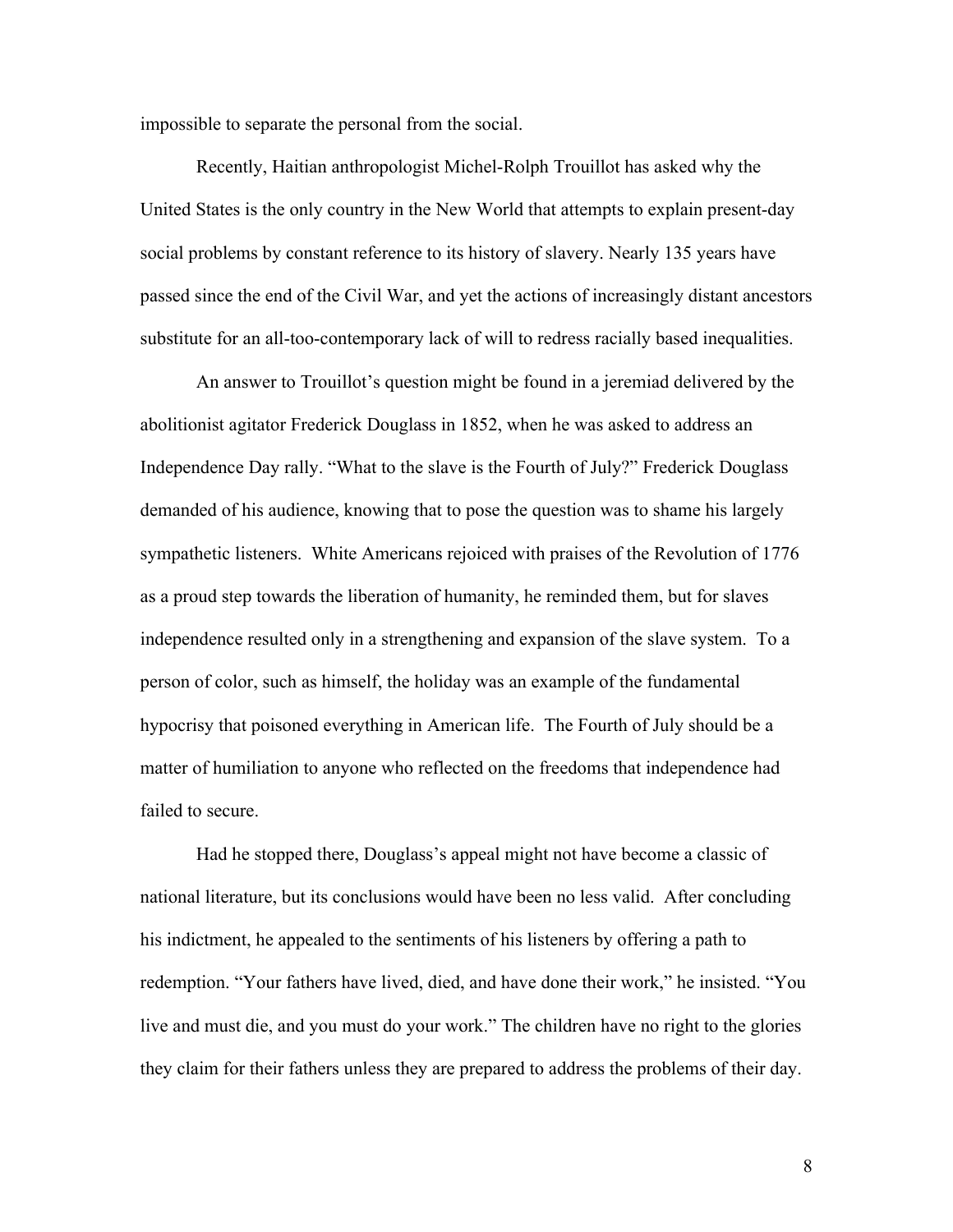They must be prepared to risk their lives, as their ancestors did, to show their uncompromising pursuit of freedom for all. The Revolution is hypocritical only if Americans accept it as completed. It reassumes its providential character whenever Americans address the injustices that they may deplore but would otherwise ignore in the press of everyday life.

In this logic, the abolition of slavery practically achieved by force of arms in 1865 and legally guaranteed by constitutional amendment can never come to completion. Historians may trace how systems of racial segregation and discrimination replaced slavery in the course of violent struggles to reorganize political structures, property relations, and labor markets in post-emancipation America. In the realm of the ideal that the jeremiad invokes, however, the replacement of segregation for slavery underscored the moral failure that permeated every aspect of national history and poisoned even the sweetest victories.

Douglass's tactic of inverting patriotic discourse to challenge the presumption of American arrogance has its counterparts with every national myth. Discovery was also conquest, and the breadbasket of the world rose upon the funeral pyre of the country's indigenous peoples. Technological prowess generates poverty and environmental disaster. The arsenal of democracy defeated the Nazis but Americans emulated if not equaled their enemies' war crimes by dropping atomic bombs on Hiroshima and Nagasaki and launching the cold war arms race. On a more intimate level, the GI's who returned as heroes also pushed women out of the jobs they filled during the war and encouraged their return to the kitchen and nursery. Or the power of the father rests upon his capacity in inflict violence, even unto rape, on those that he claims to defend.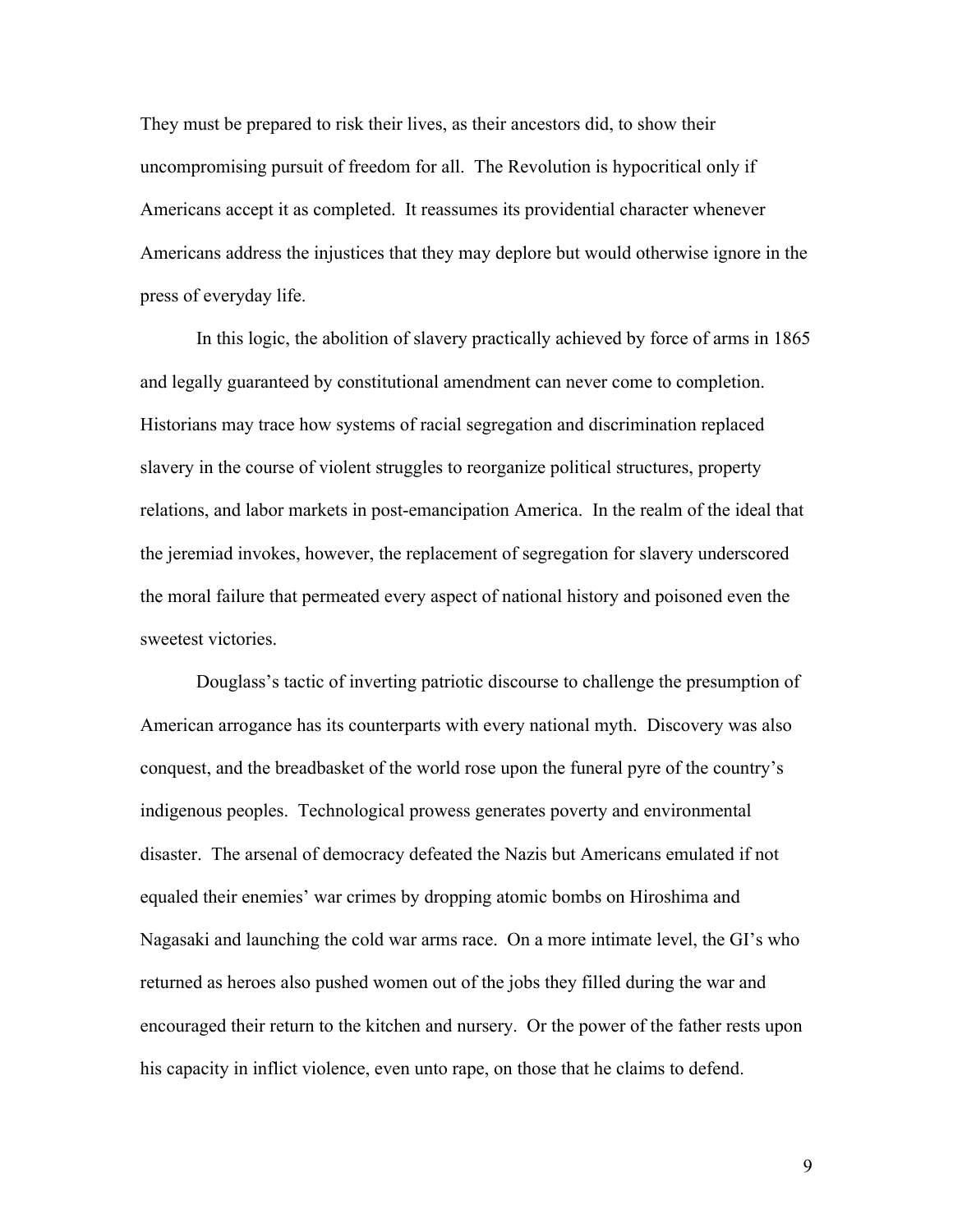This genre of criticism has led to the recurrent extensions of citizenship rights that underlie the puzzling strength that the nation persists in demonstrating despite its many, longstanding and much discussed fractures. The jeremiad articulates a successful longterm strategy for reversing exclusion and thus helps integrate alienated social groups into national mythologies, while providing a distinct position for arguing their claims for justice. As Douglass well knew, a negative national mythology had the potential to generate positive corrective efforts, but patriotic appeals bred only complacency and acceptance of the status quo. With every crisis of self-confidence, the United States faces anew its ugly realities, reinvents itself, and paradoxically reaffirms its position as the world's most successful revolutionary society to date.

American radicals have been a necessary, irreplaceable presence in American life, but they are doomed to occupy the liminal zone dividing the actual from the absolute. Those who initiate a process of criticism and self-criticism speak as outsiders who have successfully separated from the evil that they predict will destroy the nation. To go beyond bearing witness and acceding to responsible power is to abandon the role of the prophet and assume the risks of the prince. To coalesce into a political force that could move beyond protest to vying for governmental authority is to surrender the credibility that provides an audience ready to listen and thus to lose an ability to influence the future.

After the Civil War, Frederick Douglass experienced the limitations of the statesman. Having won the fight for the constitutional amendments that extended citizenship to the freed slaves and secured them suffrage, he served in the administrations of four presidents. As the most prominent African-American in government, he defended policies that he knew fell short of full equality but which nonetheless seemed necessary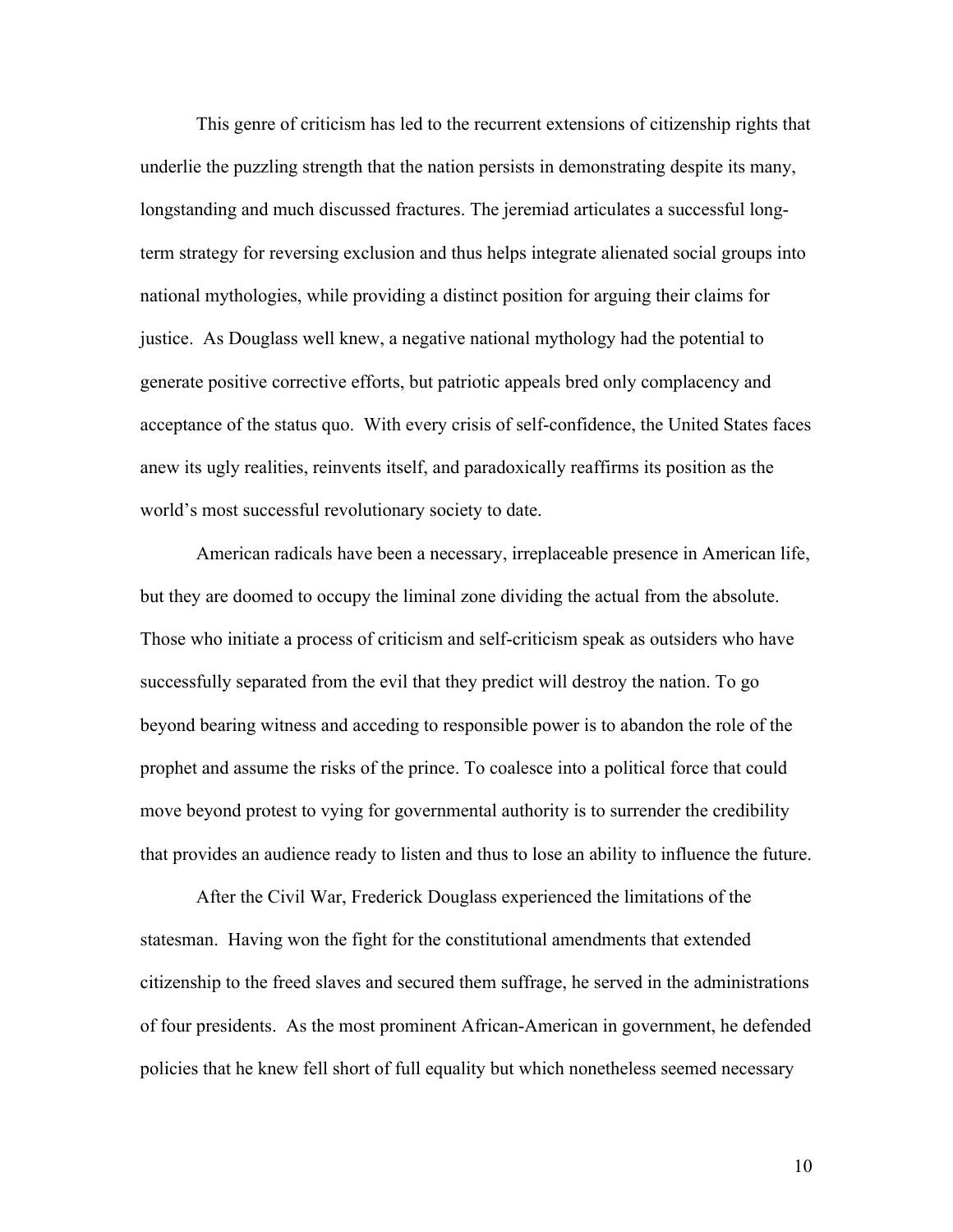political compromises. Instead of chastising white Americans for abandoning the fight for the nation's ideals, he lectured black Americans on the need to educate themselves and become enterprising, self-made men. Eventually, he promised, wealth and property would guarantee their fair share of political power.

In the late 1880s, he traveled through the South for the first time since the end of the Civil War and saw firsthand the desperate conditions under which the ex-slaves lived. He understood finally what acquaintances in the South had long been telling him. Lynching instituted an extralegal regime that effectively deprived blacks of their constitutional rights. When he returned to Washington, he learned how powerless he truly was within the post-Civil War political structures he had helped build. The balance of power prevented action. Only moral outrage could disrupt the inertia of American politics, which on its own, like American business, could never ask any other question besides, Does it pay? Douglass resumed the voice of the prophet excoriating the nation for its failures and calling upon blacks to resist by insisting upon the rule of law against the rule of profit and prejudice. He endures as a national hero because his condemnations affirm a progressive, dynamic view of America that must be earned by each generation anew.

It is a view with tremendous social force operating across generations, but its power rests on a fundamental antagonism to the institutions that can most efficiently address social problems. Douglass demanded that the federal government exercise its force as it had during the Civil War to impose justice where rule of law failed. The tradition of national criticism within which he worked, however, strove to undercut central authority and replace it with a diffused, dispersed web of power in which each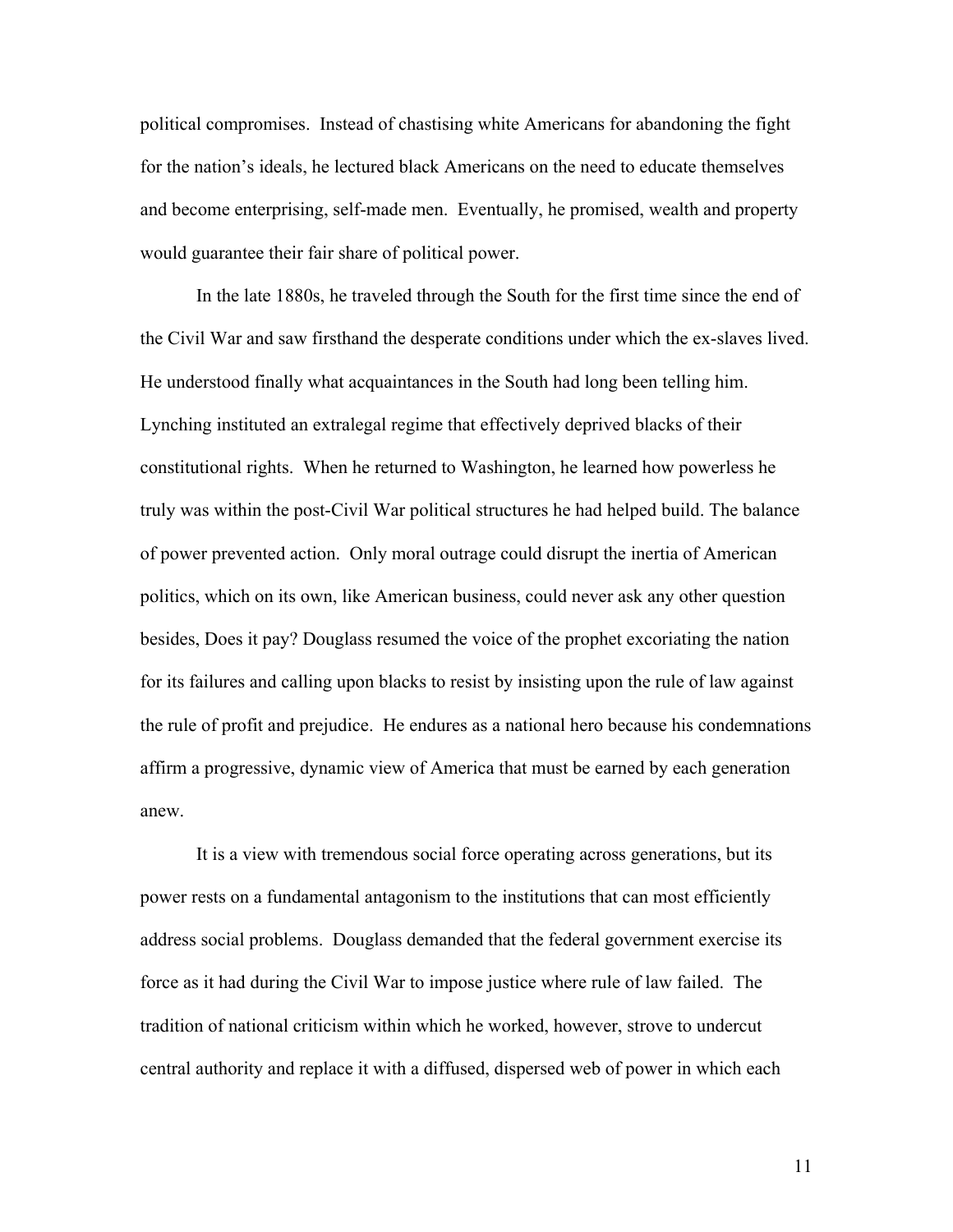person could be a dynamo for change. Every voice speaking truth to power reshapes the social realm, if only because it changes what people talk about and how they evaluate the world around them.

In addition to religious critique of republican institutions and radical moral reform, a third strand of anti-Americanism developed in cultural life. One classic example is Henry Miller's *Air Conditioned Nightmare*, which articulated a jeremiad against the materialism and banality of everyday life in the United States, a critique that delineates the horrors that Miller believed arose from the substitution of technological proficiency for spiritual enlightenment. He had many predecessors and has had many successors. Henry James built a career on posing American practicality, which ultimately proves either naïve or shrewdly hypocritical, against European manners. Sinclair Lewis's *Babbitt* has provided an essential symbol for the consumerism and complacent smugness of American society. *Babbitry* describes a state of being that Americans despise to the degree that they fear Sinclair Lewis's classic portrait of middle America succeeded only too well in capturing the emptiness of their inner lives. Forgotten in a fascination for a mirror that reveals one's ugliest traits is the actual dramatic thrust of Lewis's novel, in which the hero achieves by the conclusion of the work a limited, but genuine selfawareness.

In the aesthetic variety of anti-Americanism, the nation exists to suppress the dream and must be rebelled against. American writers have taken upon themselves as well the classic role of prophets crying in the wilderness, rejecting the claims of the prince while pointing the way to individual redemption. Aesthetic rejection of America rests in the fierce protection of the imagination of the individual in his or her intimate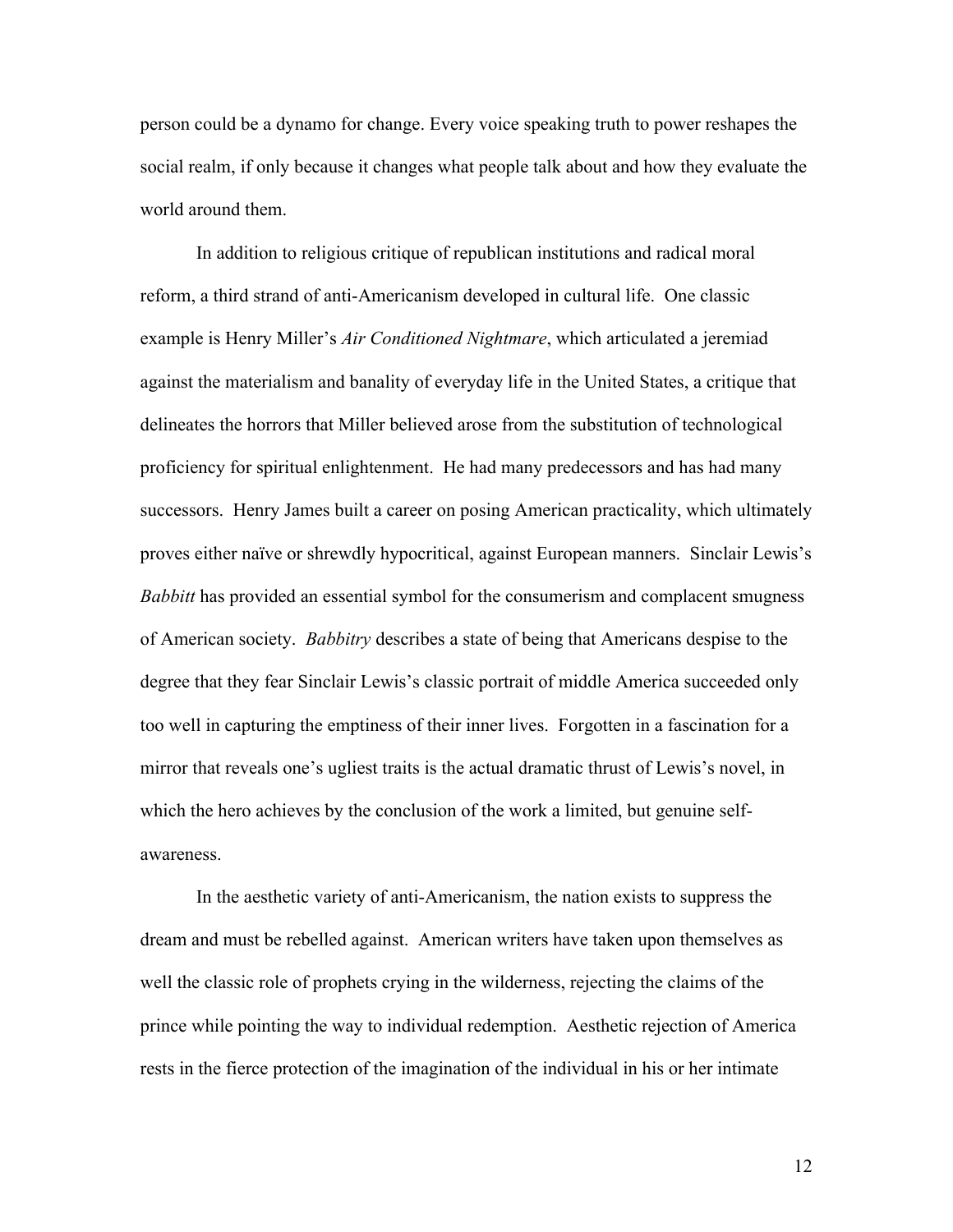social relations. The response to American wickedness is literally physical. Outrage at the failures of American life is reinforced by revulsion that proves that survival and health require spiritual separation.

One accepts isolation and impotency only to discover in social powerlessness an escape from the limitations of American life and an augmented sensibility that opens the door to new conceptions of power. Ralph Waldo Emerson might guide us here, and his example suggests how historically linked religious, moral, and aesthetic forms of anti-Americanism have been. "Self-reliance is precisely that secret," Emerson wrote in 1837, in which the "very want of action," the "very impotency shall become a greater excellency than all skill and toil."

For abolitionists coming out of evil meant refusing to participate in the political structures of a nation whose Constitution sanctioned slavery. One accepted one's political impotence in order to speak to the imaginations of a public spiritually drowning in the demands of business as usual. The challenge was hard, but from this emerged new modes of public action. Moral exhortation and personal witness channeled into civil disobedience, which emerged in the United States in the 1840s as a way of expressing a social protest that refuses to accept the legitimacy of the state.

The aesthetic and moral condemnation of American society combined to create a tradition of dissent and protest that is suspicious of collective social relation based on the nation state. The utilization of collective force remains an object of anxiety that undercuts the easy articulation of remedies. This aspect of internal anti-Americanism has grown since World War II. After 1940, the commercial republic with the least developed military of any industrial nation organized a standing army, put itself on permanent war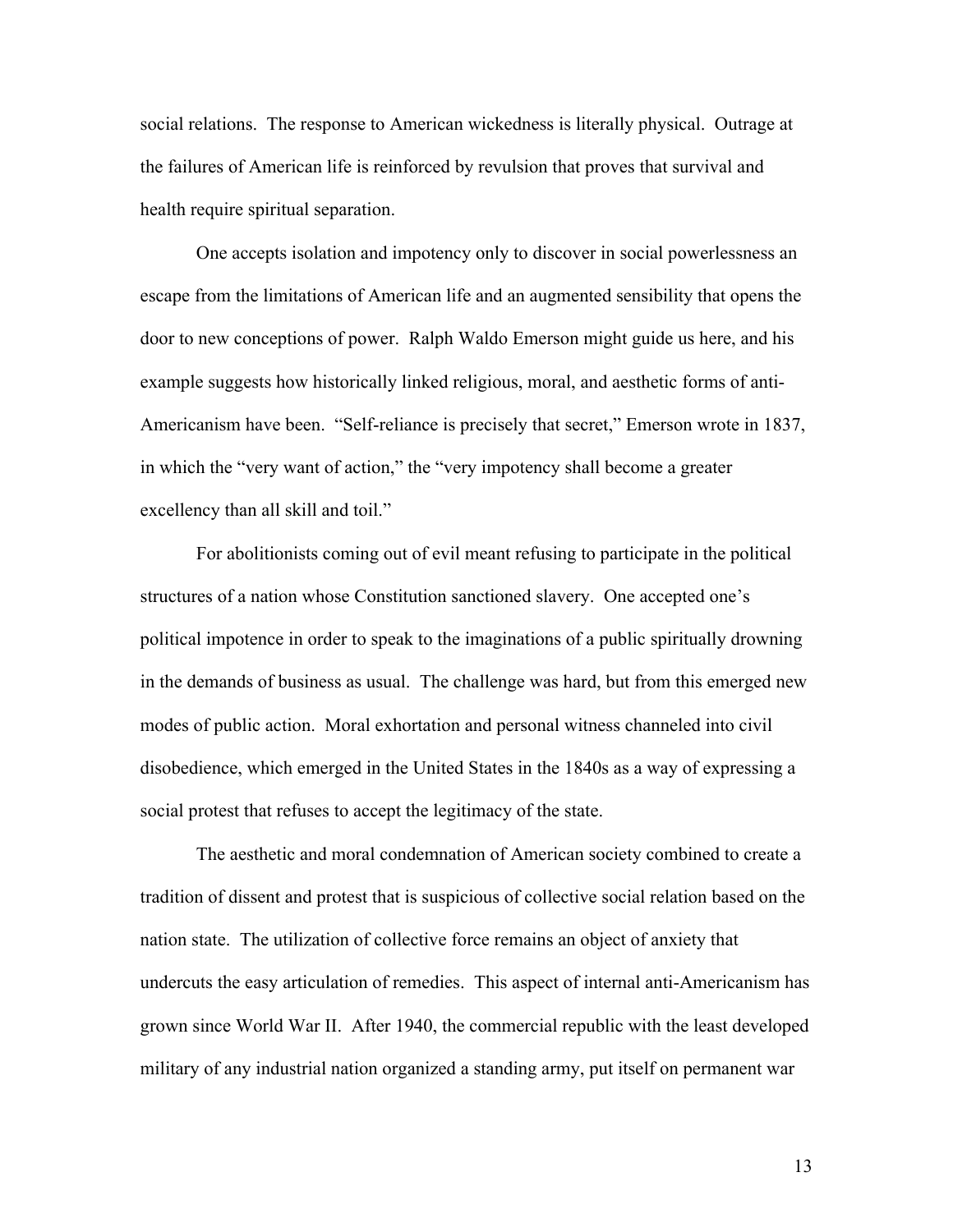footing, and amassed the most formidable arsenal ever known. The ability of the American state to project military force has become the primary source of anxiety. The "military-industrial complex" and the "national security state" provide the key metaphors today in much the same way that slavery provided the clearest example of what was wrong with the United States 150 years ago.

The continued vitality of the discursive regime I have outlined today can be found in American responses to the expansion of the Balkan war and NATO's bombing campaigns. From the presentations at a teach-in in Kosovo that occurred in Los Angeles, May 23, one might think that only US leaders are capable of action. There were no European actors, either in NATO, whose leaders are all puppets, or in Yugoslavia, where everybody is an equal victim of American presumption magnified and made dangerous by the Babbitry of its leaders. In the image presented, American leadership is, and must be, both evil and incompetent. The American state as a spiritual principle of everything deficient in the nation was the only effective cause of the suffering of the Kosovars, the victims whose disaster testifies to the inner nature of American power. Threats of future conflicts to come with Russia and China invoked the punishment that has yet to be administered but of which the nation is thoroughly deserving. The demands articulated were simple: stop the bombing and allow the peoples of the Balkans to sort out their relationships under the eye of international observers but with no military presence whatsoever.

Similar demands have emerged in Europe, of course, but I want to emphasize how strongly these formulations resonate with a historical experience that is particularly American. It is not simply an experience of the Vietnam War that is relevant here. I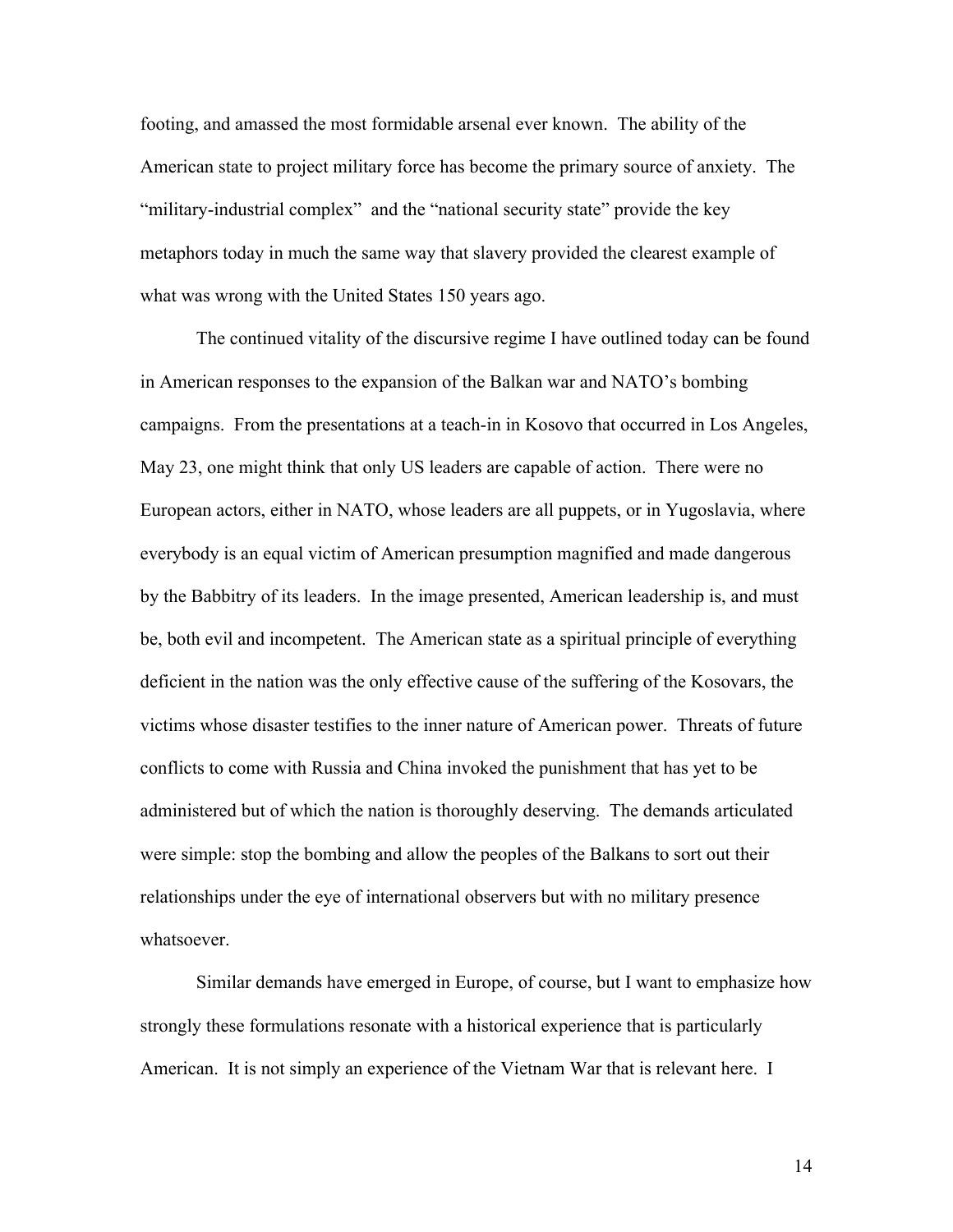hope I have showed that there is a very long tradition of seeing the republican state as an evil that must be curtailed but not replaced. The result is a peculiar form of politics that embraces powerlessness and allows the contradictions of a reasoned moral position to act as an irritant generating new ways of imagining how people might organize their relationships.

The dilemmas of this mode of experiencing social force may be read as well in Noam Chomsky's forceful essay on the NATO bombardment of Yugoslavia that appeared in the May 1999 edition of *Le Monde diplomatique*. Chomsky presents there a reasoned and astute analysis, as well as an effective, if schematic, framework for thinking about how the United States (inevitably conflated with NATO) has responded to international human rights crises. There is much that is valuable in his presentation, but I want to highlight the solution Chomsky presents in his conclusion. He recognizes that ethnic purification and the war crimes committed by the Serbian military forces are real and that they precede March 1999, but he cannot think of a solution that would neither strengthen the American state or make the situation worse. Hence he argues that inaction is the best answer, under the general rubric of "do no harm."

This may be unacceptable advice to those who are haunted by the tragedies of Sarajevo and Srebrenica, perhaps as well by the particularly European crimes related to the Shoah. American crimes have been of a different nature, and Chomsky's embrace of impotency in order preserve the possibility of excellency emerges out of nearly 200 years of grappling with contradictions inherent to a society where the will of the majority prevails and in the words of American poet, Robert Duncan, politicians bounce onto the world stage with "the character of Babbitt swollen with his opportunity in history."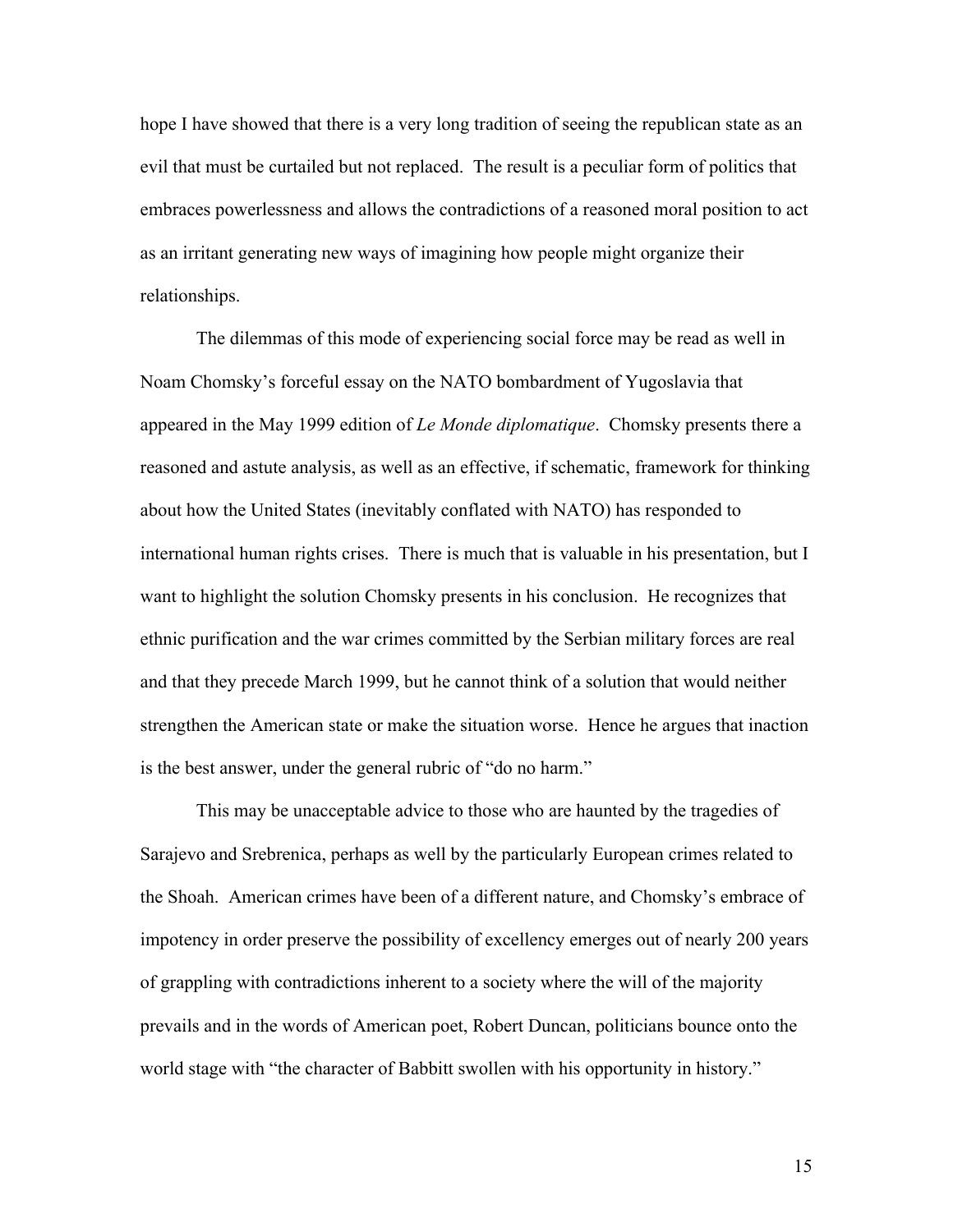Does not Chomsky's approach transfer the problem away from national governments to a yet unspecified realm of expanded civil society? For his proposal to have humanity and not simply allow Serbian Babbits to act unimpeded and discover the terrible fates they deserve, something like non-governmental organizations would have to take the place of governments. They would lack military force, but they could articulate the moral demands of the world—assuming for the moment that such a force exists. Chomsky's call for inaction adapts a particular American dynamic to a global situation, and thus the proposition affirms the globalization of American conceptions and practices of power. If one refuses that the state can ameliorate the situation, one must develop mechanisms within civil society that can exercise new forms of power. They may be relatively ineffective in their first manifestations, but meeting a succession of challenges they discover how to act with greater efficacy. Do we not see the growing power of this approach to international relations already bearing fruit with the convention to outlaw land mines, with proposals for nuclear free zones, with treaties developing out of the concern for global warming? If successful, such victories will also lead to the development of juridical institutions that can facilitate demands for increased accountability to civil society. That is to say, victories must overcome powerlessness through a recreation and reimagination of the state. Its powers expand, but in ways that complicate the exercise of executive power or the will of the majority.

Widespread critique of the state and its history displaces the definition of national identity from politics and the state onto centers of social power that honor the inner light such as religion and culture. The celebration of an inner freedom that can outwit and sometimes transform a corrupt public world remains a ubiquitous feature in American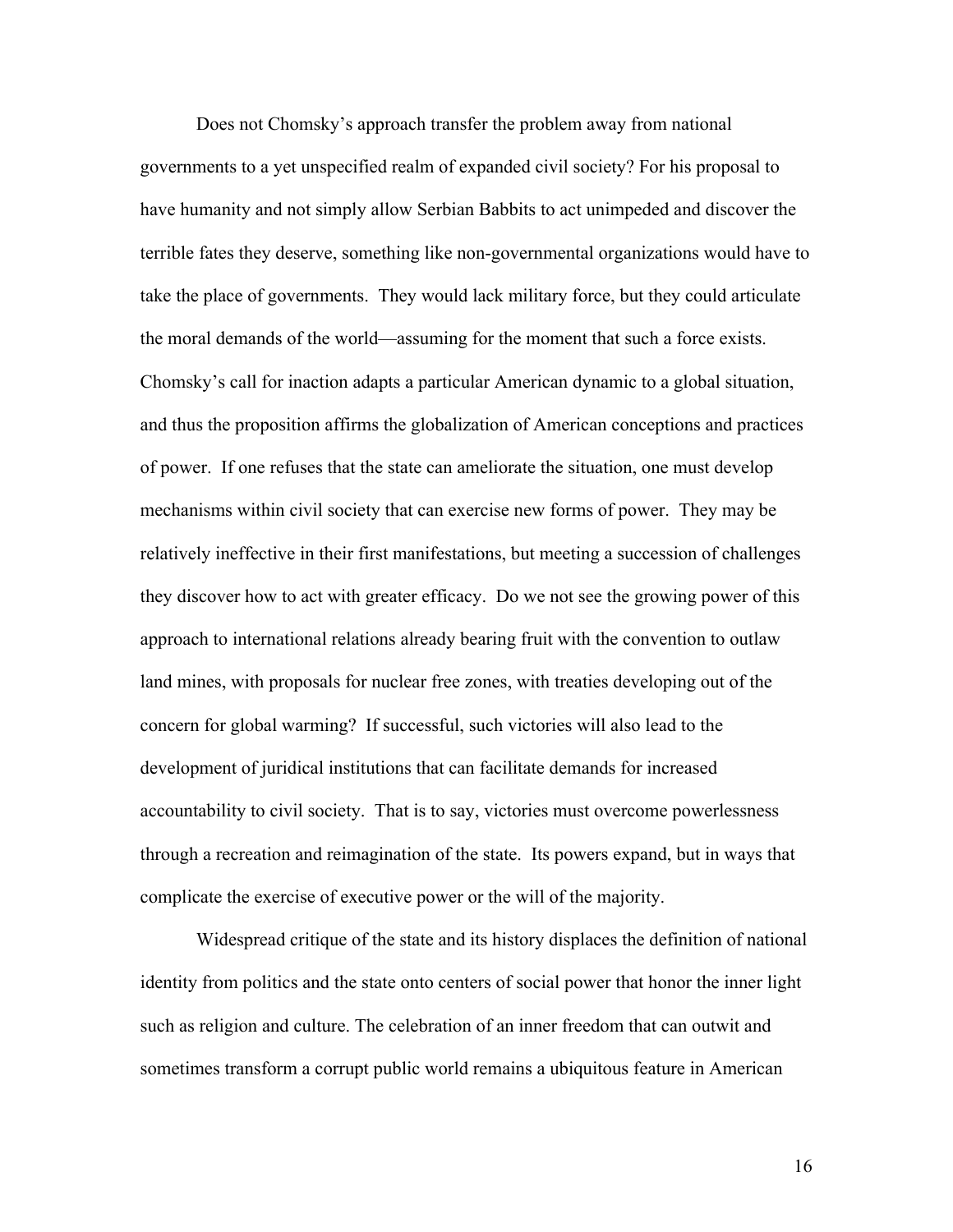popular culture. The self-critique I have outlined emerges in explicit denunciations of America's dark history as in Kevin Costner's *Dances with Wolves* or the films of Oliver Stone. Its underlying logic appears as well in the more fantastic world that the television series "X-Files" offers its viewers, where the state appears simply as a conspiracy to suppress the "truth." Indeed, the truth is out there, within the heart of every person who dares to be honest.

No matter what patriotic discourse may proclaim, the institutional development of the U.S. assumes conflict rather than harmony as the practical basis of civic life. This was a conclusion that James Madison had drawn already in the Federalist Papers, but he was thinking primarily of the natural division of society into factions, each competing for their own self-interest. A vision of social change as a product of individual morality could have no other result. Personal truth cannot be subject to collective management except through coercion, while social harmony requires a delicate balance of negotiation that implies a willingness by most to sacrifice aspects of their interests for the sake of an abstract, greater good. The political and the social stand in opposition, but the conflict does not paralyze the country. Instead, it forces attention onto the disparity between the ideal and the actual that has motivated the engines of social change for over two hundred years.

Anti-Americanism has had such a stable and honored position within American cultural life because it affirms that progressive changes grow out of individual action. But only if the person acts from the heart and soul. Social critique from those who chose to stand at the margins of the body politic but in the light of inner truth repeatedly overturns the inertia that social harmony brings with it. The nation's ever-apparent